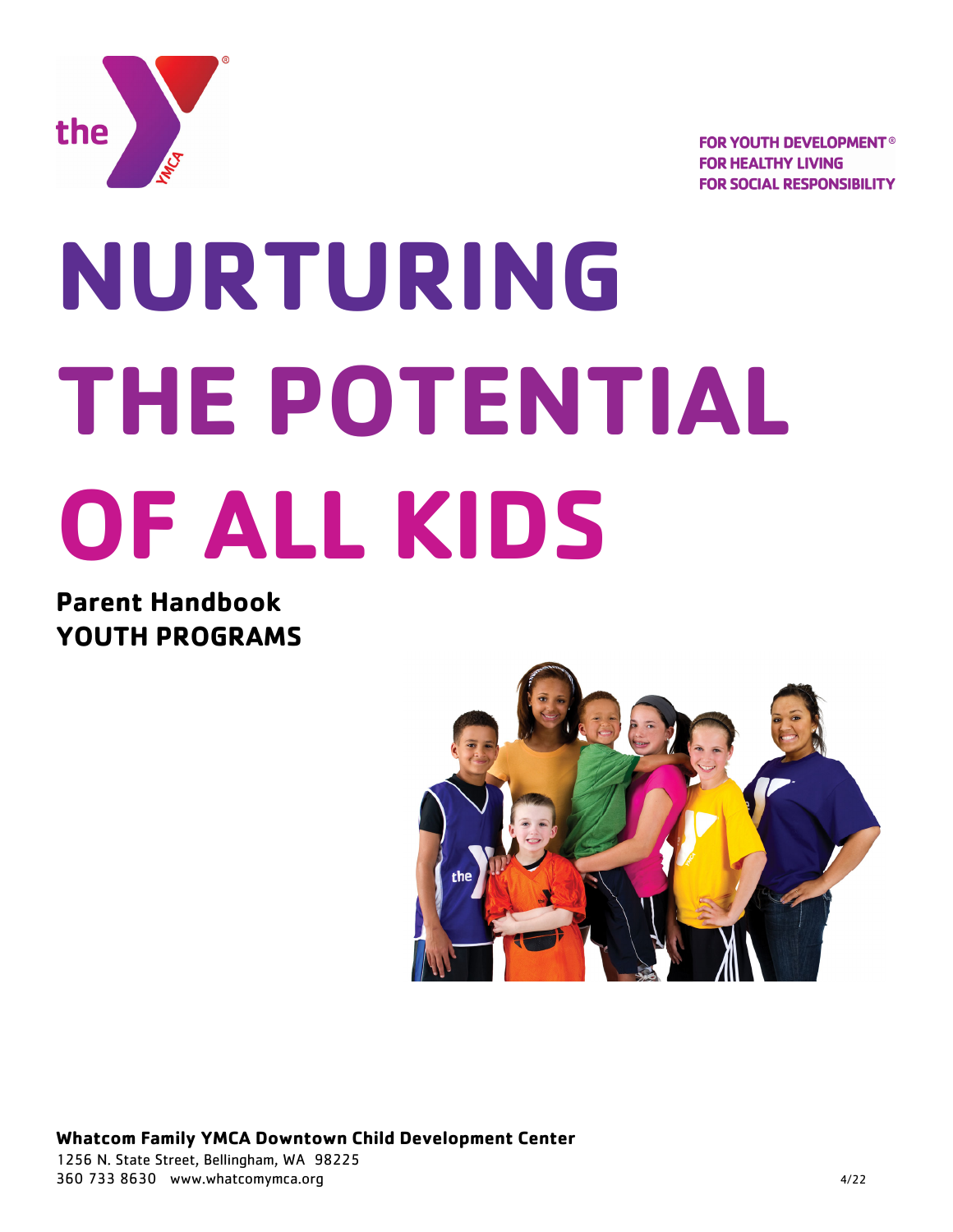# WELCOME TO THE YMCA!

We are pleased that you have chosen to enroll your child in a Y program! We are confident that your child will learn, grow, and develop in our environment designed especially for children.

Parent and caregiver engagement is the shared responsibility between the Y and the communities we serve. Together, we foster meaningful opportunities that support the positive cognitive, physical, and social-emotional growth that children experience from birth to career; nourishing their need to be loved, spiritually grounded, educated, competent, and healthy.

At the Y, we empower parents and caregivers to be equal partners in decisions that affect their children and provide opportunities for them to support a strong sense of achievement, relationships, and belonging.

This handbook has been created as a reference to guide you through the workings of our Y. Please read the contents carefully and keep the handbook for future referral. Your familiarity with the following information will help to enrich your child's experiences during the Y program. We are always happy to answer any questions that you might have.

## Non-Discrimination Policy

It is the policy of the YMCA that no person shall be subjected to discrimination because of race, color, national origin, gender, sex, sexual orientation, age, class, religion, creed, marital status, disabled or Vietnam Era Veteran status, or the presence of any physical, mental or sensory handicap.

## Our Mission

The Whatcom Family YMCA is an association of individuals with shared values which enhance the community with programs for the spirit, mind and body.

## Our Areas of Focus

The Y is a cause-driven organization that is for youth development, for healthy living and for social responsibility. That's because a strong community can only be achieved when we invest in our kids, our health and our neighbors.

#### Our three areas of focus are:

- Youth Development: Nurturing the potential of every child and teen.
- Healthy Living: Improving the community's health and well-being.
- Social Responsibility: Giving back and providing support to our neighbors.

All programs at the Whatcom Family YMCA are committed to a value-based development curriculum. Helping children understand and practice the YMCA's core values, caring, respect, honesty and responsibility, is central in our programs.

## Annual Fundraising Campaign

Every year the Y focuses on the Annual Community Support Campaign. Money raised during this campaign allows us to provide scholarships for families in need of financial assistance to participate in YMCA programs. Please contact your Director if you are interested in participating in this exciting fundraising event.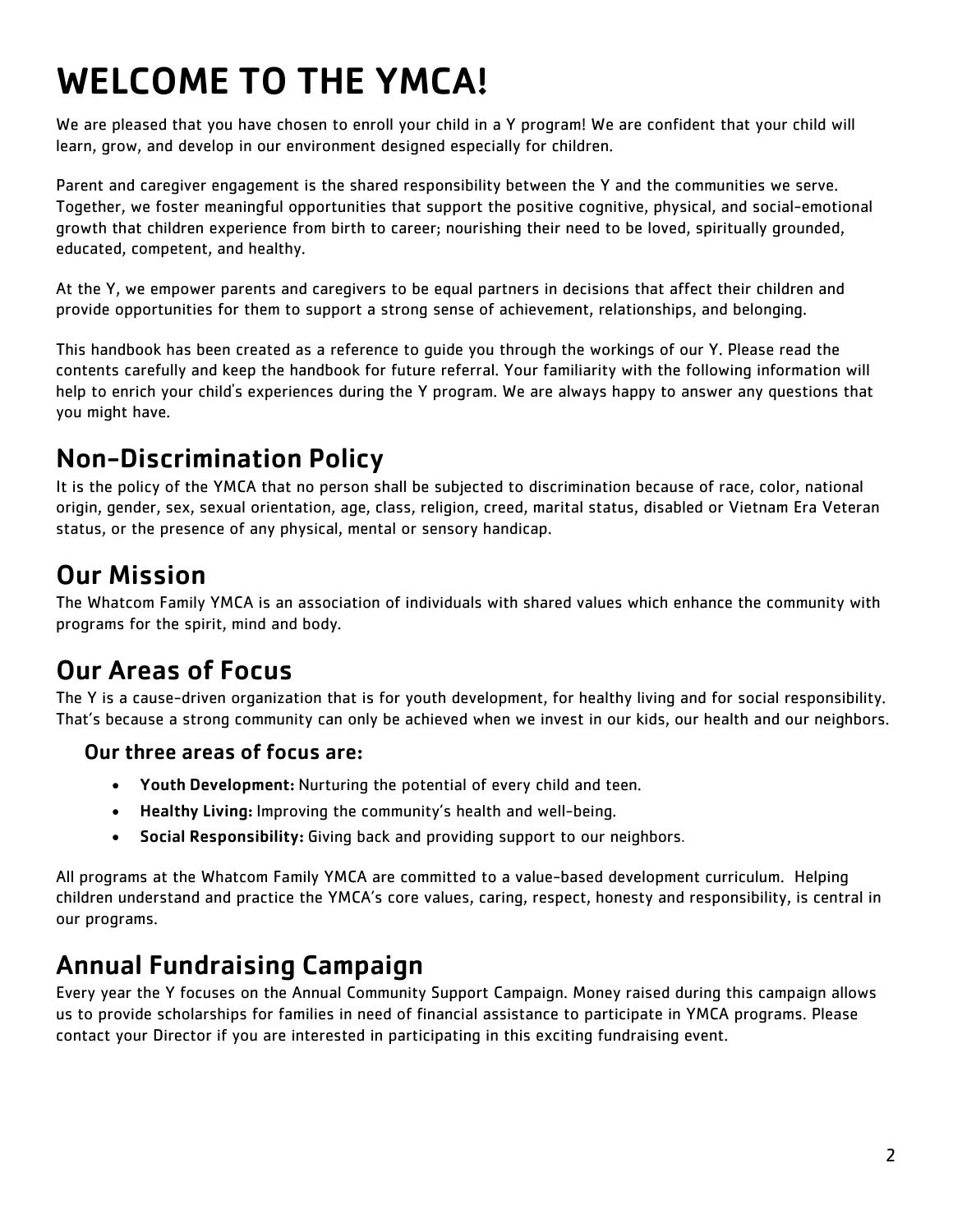## PROGRAM POLICIES & PROCEDURES

## Holidays, Closures, and Religious Activity

The YMCA closes on the following holidays: New Year's Day, Memorial Day, Fourth of July, Labor Day, Thanksgiving, and Christmas Day. Most programs factor in these closings and adjust program dates accordingly.

The YMCA is a Christian based organization. When our programs are located in a facility other than a public school, we reserve the right to acknowledge and celebrate religious holidays. We do respect each family's choice to follow a different faith and value the culture that each family brings into our program. While we cannot exclude a child from the rest of the group during an activity, we can work with you to provide an alternative activity. Please talk with the program director, or the program supervisor to arrange a time to share how your family celebrates!

#### Inclement Weather Closures

We strive to stay open, as long as possible, when severe weather affects our community. However, the safety of our children, families, and staff is also imperative. If we feel the safety of our participants and staff is at risk, we reserve the right to close our programs. That communication will be made to our parents as soon as possible through social media, email, KGMI radio, and if possible, phone calls.

## Registration & Refunds

Participants may register for programs at the Welcome Desk. Online and telephone registrations are accepted with payment by Visa/MasterCard/American Express for current members and program members.

The Annual Program Member fee is non-refundable and non-transferable. Refunds will not be granted once a program session begins. We will gladly provide a prorated YMCA credit to a person's account after a program begins (valid for one year from issue date). There will be a \$5 administrative fee for all refunds/credits.

All active members receive a substantial discount on program fees. As a Y member you also have full use of the facility. Speak to a Member Service Rep if you would like more information about joining the Y.

## Volunteering

Many of our Youth Programs rely on volunteers, including Parent Volunteers, to operate. If you are interested in volunteering with your child's program, we do ask that you go through the same steps all our volunteers are required to complete. In addition to a background check, these requirements are considered best practice to keep all our children safe:

- 1. Fill out Volunteer Application found on our website.
- 2. Provide references through our electronic reference check company Harver
- 3. Complete required Child Abuse Prevention on-line training

#### Personal Belongings

Please clearly mark all items such as clothing, water bottles, and backpacks with your child's name. Toys from home can be a distraction to the program. Unless it is a designated sharing time, please do not send toys from home with your child. Please do not send money, wheeled shoes, video games, or any other valuable items. The YMCA cannot be held responsible for lost, stolen, or damaged items. We will attempt to contact the owner of lost and found items that are marked, but as the amount of items grows, it is transferred to the desk at the Downtown YMCA. It stays there for one week, and then is donated to a worthy cause.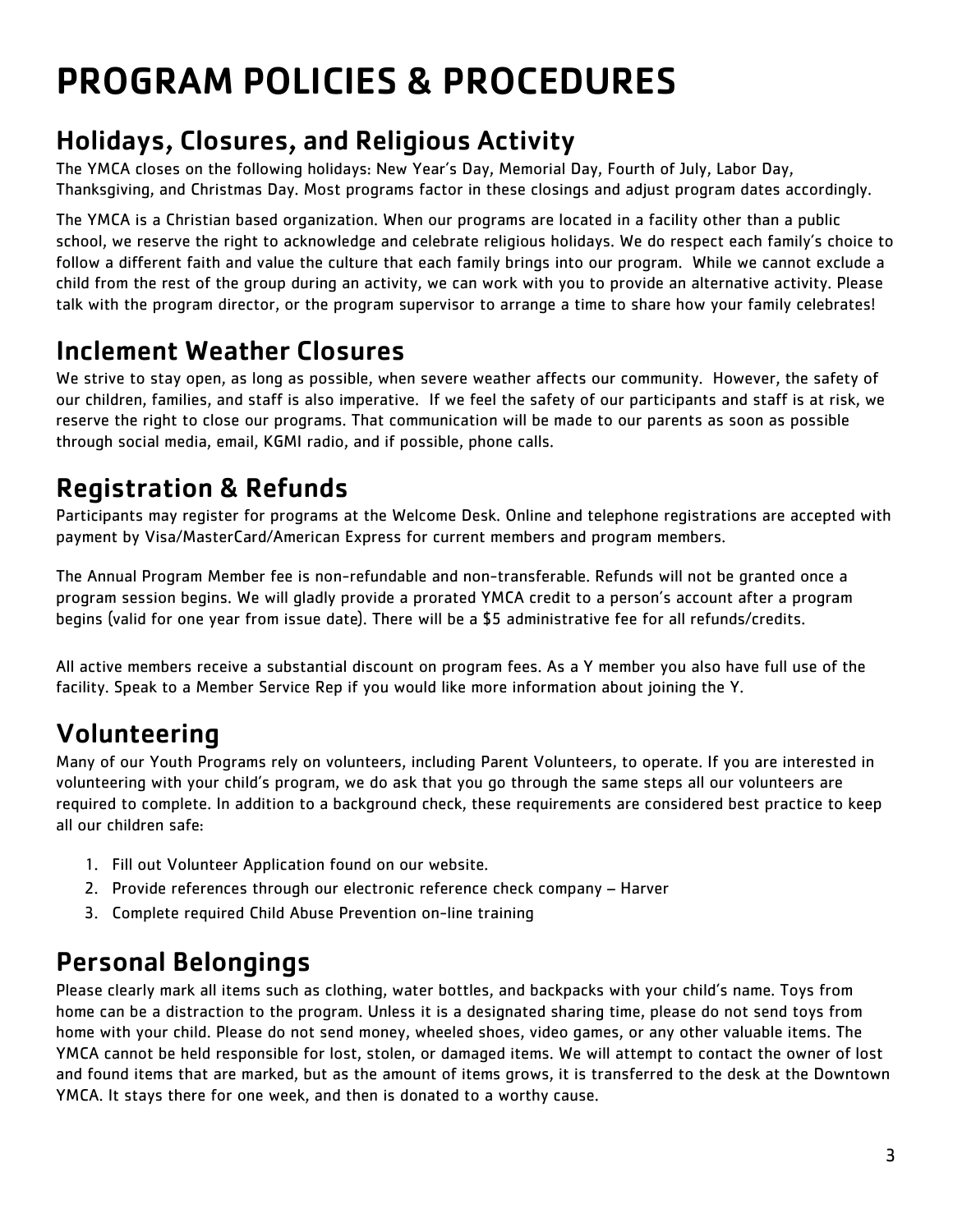# YOUTH PROTECTION

## Staff and Volunteers

The Whatcom Family YMCA hires staff based on their ability to relate to the perspective of children. Staff are selected for their personal qualities of warmth, empathy and ability to relate positively to others. We provide training for our staff through daily direction, staff meetings and approved trainings.

In addition, we require the following for paid staff:

- $\triangleright$  Criminal History Background check
- $\triangleright$  Infant/Child CPR and First Aid training
- $\triangleright$  Blood-born pathogens training
- Annual Child Abuse Prevention Training

The Whatcom Family YMCA values community support in the form of volunteerism. All volunteers must have a cleared criminal background check, annual Child Abuse Prevention Training and an orientation to the program.

## Youth Building Guidelines

Children age 11 and under must be in direct supervision of an adult at all times OR be in YMCA supervised activity. This includes the use of locker rooms and bathrooms.

## Youth/Parent Class Drop-off & Pick-up Policy

Children 11 and under registered for any YMCA class/program must be dropped off and picked up directly in the program area. Parents must escort children to the specific part of the building or field that the program is taking place. The only exception to this, is if the child is attending a program at the school they attend immediately after school is released.

## Photo ID Policy

Anyone 16 years and older is required to show photo ID when entering our facilities. We require a parent or designated adult to sign in and/or out of a program in order for their child(ren) to participate. Adults will be required to present photo ID and the Y will only release to persons designated as an authorized pick up. That person must be at least 16 years of age or older.

#### Leaving Children/Siblings in Unattended Vehicles

Our goal is to keep children as safe as possible. Because we're in a busy part of the city with busy streets, we remind you not to leave children unattended in vehicles while you go inside to pick up a sibling. It's not possible to see your child from the inside of the building and without your supervision there are large safety concerns, no matter what age your children are.

## Security Access at the Welcome Desk

The safety of our children in the building is of utmost importance to us. All parents and approved pick-ups will be required to check in or scan their membership card at the desk before proceeding to the program area. Emergency contacts and occasional pick-ups will need to show their photo identification at the desk and in the program area in order to pick up your child.

When filling out program registration, please make sure you include all approved adults for pick-up.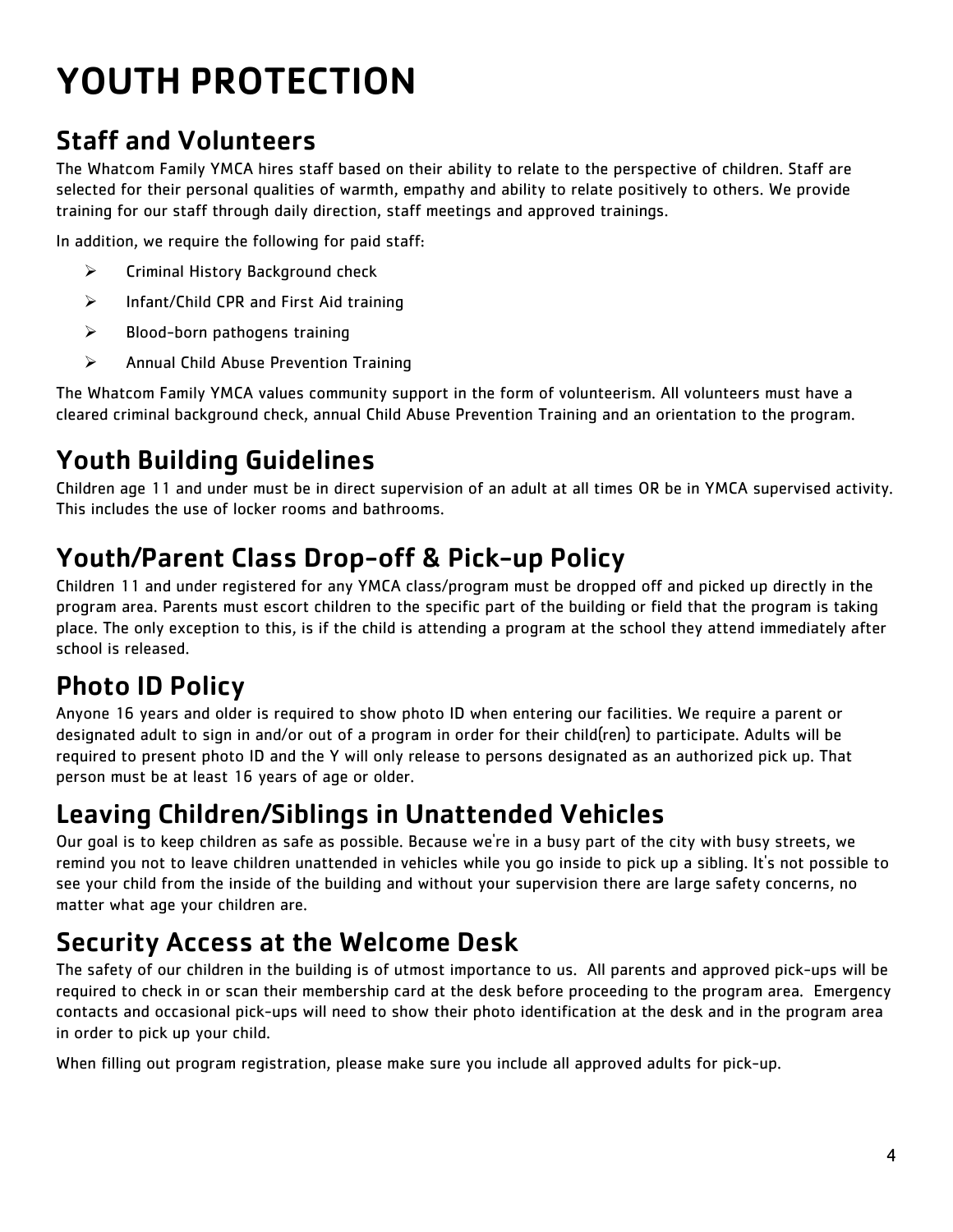## Child Abuse Prevention: Know, See, and Respond

At the Whatcom Family YMCA, we practice three important habits of Child Abuse Prevention – KNOW, SEE and RESPOND – to create safe spaces where youth can learn, grow and thrive. When we KNOW how abuse happens, SEE the warning signs and RESPOND quickly to prevent it, together we foster a culture of child abuse prevention.



We KNOW when we understand the behaviors of those who harm youth and how to stop them. Staff and volunteers who practice the KNOW habit:

- Understand the potential risks for abuse that children and teens face, and their role in protecting them at their Y.
- Understand how predators operate
- Recognize the importance of proactive engagement when supervising youth, and between youth
- Appreciate the difference they make when they practice the Three Habits in Child Abuse Prevention at their Y
- Encourage others to adopt these prevention habits
- Can explain what Know, See and Respond means when asked by a parent or community member

We SEE when we can recognize warning signs or behaviors that signal abuse or a risk for abuse. Staff and volunteers who practice the SEE habit:

- Interrupt inappropriate interactions between adults and youth, and between youth
- Respect children and teen's emotional, psychological and physical boundaries according to YMCA policies – and ensure that others also follow the policies
- Act when something seems wrong and if they observe others not practicing the prevention habits

We RESPOND when we take action to stop behaviors we recognize as being inappropriate or questionable. Staff and volunteers who practice the RESPOND habit:

- Act when children or others need help
- Interrupt questionable behavior by a staff member, volunteer or youth
- Notify the appropriate people at the Y when they have a concern
- Can make a report to Child Protective Services and/or police when they suspect abuse

If you have any questions about our Child Abuse Prevention practices or Know, See, and Respond, please feel free to contact Lynda Purdie at (360) 733-8630 ex. 1106.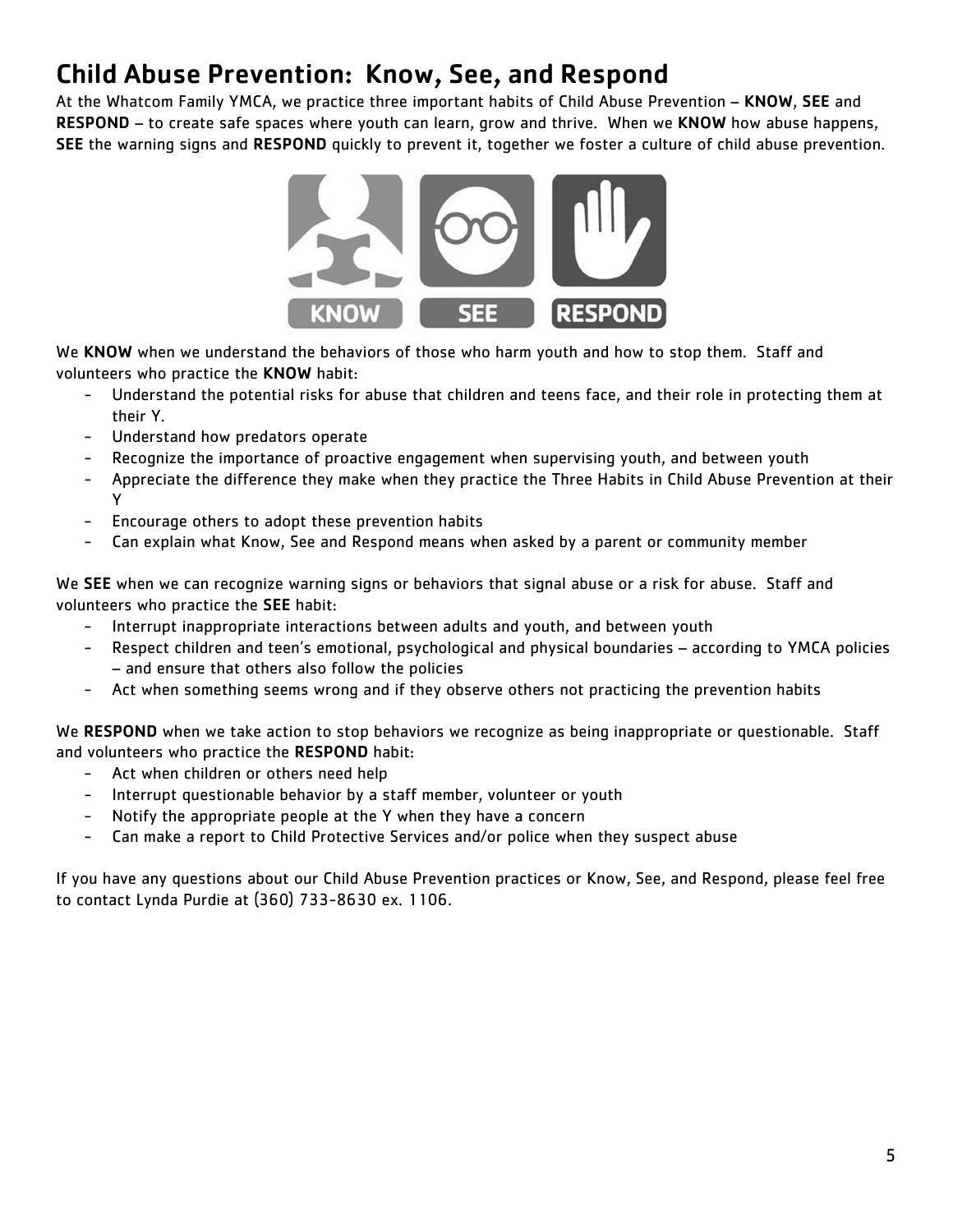## Child Abuse Prevention Policies

The following are the Child Abuse Prevention Policies that we ask all our staff and volunteers to follow. Any violation of these policies is a Red Flag and should be reported as soon as possible.

#### General Guidelines:

- All staff and volunteers will be easily identified by wearing YMCA issued name tags and/or Staff T-shirts.
- Youth 11 years old and under must be in direct supervision of a supervising individual at all times.
- Rooms that allow for unnecessary privacy or limit line-of-sight supervision will remained locked or will be routinely checked by staff.
- The organization has zero tolerance for abuse, mistreatment, or sexual activity among youth within the organization. This organization is committed to providing all youth with a safe environment and will not tolerate the mistreatment or abuse of one youth by another youth. Conduct by youth that rises to the level of abuse, mistreatment, or sexual activity will result in intervention or disciplinary action, up to and including, dismissal from the program.
- In addition, our organization will not tolerate any behavior that is classified under the definition of bullying, and to the extent that such actions are disruptive, the organization will take the necessary steps to eliminate such behavior.
- All staff and volunteers will be aware of the Member Code of Conduct

#### Working with Children Guidelines:

- You will avoid being alone with a single child, unless you are supervising your own child.
- In the rare occasion that you are forced to be in a situation where you are one-on-one with a child, you must follow the following guidelines:
	- o Notify other employees or volunteers that you are alone with a child.
	- o Remain in full view of others and if a room, leave the door open.
	- $\circ$  Ensure physical and verbal interactions align with our established policies and are limited to the task at hand.
	- $\circ$  Document and immediately report any unusual incidents, including disclosures of abuse or maltreatment, behavior problems and how they were handled, injuries, or any interactions that might be misinterpreted.
- Staff and volunteers must not develop a one on one relationship or have one on one contact with children who participate in YMCA programs outside of approved YMCA activities without the advanced written approval of your supervisor or volunteer coordinator; for example, babysitting, weekend trips, foster care, etc. are not permitted. Prior relationships with participants will be documented and brought to the attention of the supervisor or volunteer coordinator and/or CEO.
- Dating a program participant under age 18 is not allowed.
- Staff and volunteers may not transport youth participants to and from YMCA activities/programs in their own vehicles, unless they are your own child or family member, without prior written approval from your supervisor/CEO or volunteer coordinator.
- Giving gifts to children in Y programs is not allowed.
- Children shall not be disciplined by use of physical punishment or by failing to provide the necessities of care in any circumstance.
- Employees and volunteers are prohibited from speaking to consumers in a way that is, or could be construed by any observer, as harsh, coercive, threatening, intimidating, shaming, derogatory, demeaning, or humiliating. Employees or volunteers must not initiate sexually oriented conversations, or discuss their own sexual activities with participants. Discussions in front of children should never include content regarding the personal life of staff, volunteers or other program participants.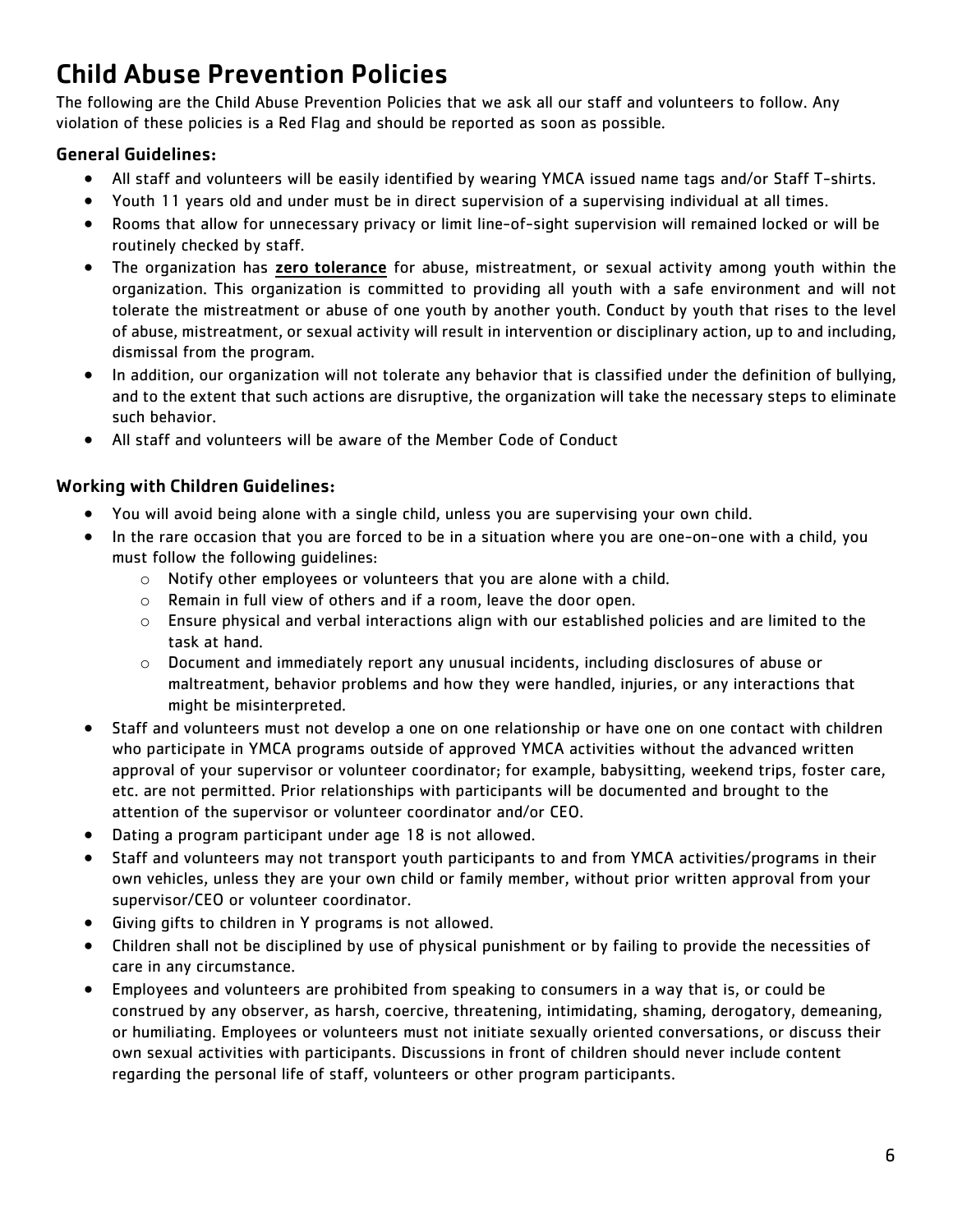- All physical contact between staff or volunteers and youth will promote a positive, nurturing environment while protecting consumers, employees and volunteers, and will be defined according to the age group. Staff and volunteers are expected to respect children's wishes and boundaries with regard to any physical contact.
	- o Children have the right to say "no" to physical contact unless such contact is related to the child's physical, health and safety or safety of other participants.
	- $\circ$  Affection shown should never be done in isolated areas where staff or volunteers are not visible to other adults
	- $\circ$  Other than diapering, children are not to be touched in areas of their bodies that would be covered by a bathing suit.
	- $\circ$  In addition, children must be informed in a manner that is age appropriate to the group, of their right to set their own "touching" limits.

Any inappropriate physical contact by employees or volunteers towards children in our programs will result in disciplinary action, up to and including termination of employment.

#### Social Media Guidelines:

- Any private electronic communication between staff or volunteers and youth under the age of 18, including the use of social networks, i.e. Facebook, Snapchat, texting and messaging is prohibited. All forms of electronic communication must be copied to the staff's supervisor, the volunteer's coordinator and parent of the youth.
- Communication through "organization group pages" on Facebook or any other approved forums is the only acceptable form of interaction with youth through social media.
- Staff and volunteers are not allowed to take photos of, or keep, or share pictures of youth participants on their personal devices.
- Staff and volunteers are prohibited from possessing or viewing inappropriate information or pornography on the organization's property or equipment. This includes any messages, communications or materials that are sexually oriented or those that depict pornography or nudity.
- Staff and volunteers will use best efforts to prevent all youth and teen program participants from taking pictures or videos of other youth in the facilities and/or program areas.

#### Program Guidelines:

- Youths will be greeted when entering the facility and directed to their structured activity or authorized area.
- Youth will be signed in to programs by parent or staff/volunteer Youth will be signed out by a parent/ guardian, or those authorized by the parent/guardian only. Anyone signing out a child from a program must be at least 16 years old. Programs required to implement this sign out procedure are, but not limited to, child care, day camps, Girls on the Run and Trailblazers and swim team participants 11 years and younger.
- Some program areas are closed to public access and those areas will be monitored by staff and volunteers to prevent unauthorized entry and/or observation.
- All youth guidelines are considered part of the Child Abuse Prevention Policy.
- No youth will be permitted to attend a YMCA program or activity without a current Registration, Emergency, Consent (REC) form or program roster on file in the office and possession of the staff supervising the program. Activities open to the public are the exception to this policy.
- Each program area is responsible for establishing specific guidelines for additional monitoring and supervision of activities that involve youth from different age groups. Close line of sight is essential and required for programs serving mixed- age groups.
- All programs will have policies specific to use of facility bathrooms and locker rooms, transitions, playground monitoring, transportation, field trips and overnight activities.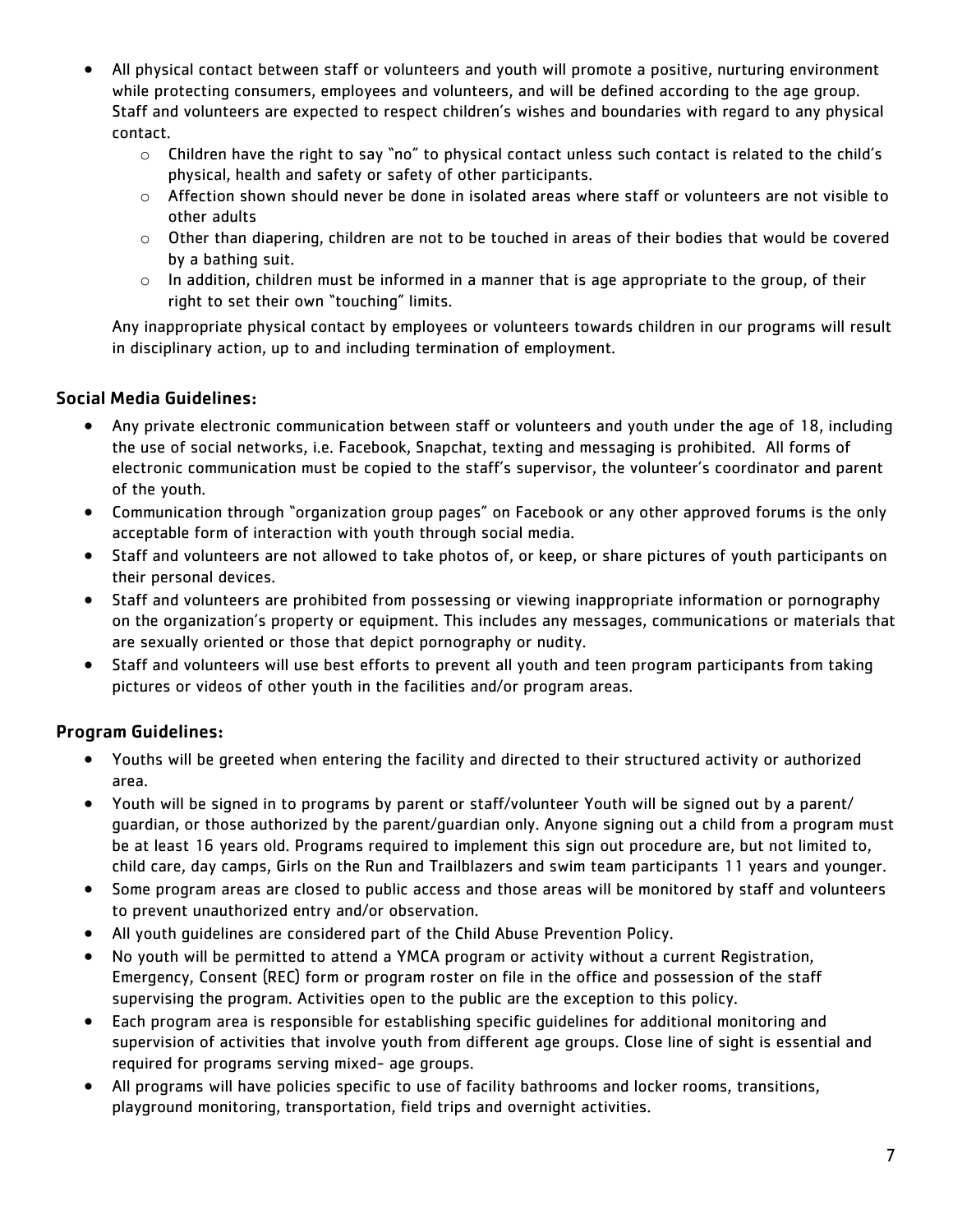## Grievance Policy

The Y believes children and parents/guardians have valuable thoughts and insights to share regarding our operations. Accordingly, the Y encourages consumers and parents/guardians to share opinions, suggestions, concerns, questions and/or grievances about our policies, personnel, and/or other matters impacting the Y and its programs.

In general, the best person initially to bring opinions, suggestions, concerns, and/or questions to is the Program Director/Coordinator. However, to the extent the concerns relate to the Program Director/Coordinator, or to the extent a child or parent/guardian believes the Program Director/Coordinator did not fully address a matter, children and parents/guardians may direct their opinions, suggestions, concerns, and/or questions to the next level of management or directly to Bill Ziels, CEO or Lynda Purdie, Human Resource Director.

To remedy concerns that appear to have been ignored or unresolved after initial reporting, utilize this formal grievance procedure. This procedure provides for a timely, thorough and objective investigation of the following concerns:

- Inappropriate Behavior by Employees/Volunteers;
- **Inappropriate Behavior by Children;**
- **Netaliation; and/or;**
- Whistleblower complaints.

#### Written Complaint Required for Formal Process:

Verbal complaints are encouraged, particularly for issues that may be easily and expeditiously resolved, but a written complaint is required to initiate this grievance process.

To ensure a timely and effective response, complaints should include the following information to the extent possible:

- 1) The name(s) of individuals(s) involved;
- 2) The date(s) the behavior occurred;
- 3) The name(s) of any known witness(es);
- 4) A summary of the conduct meriting the grievance including:
	- a. The behavior complained of and/or the alleged policy or legal violation(s);
	- b. Direct quotes when relevant and available; and
	- c. Any relevant documentation.
- 5) The remedy sought by the employee making the complaint.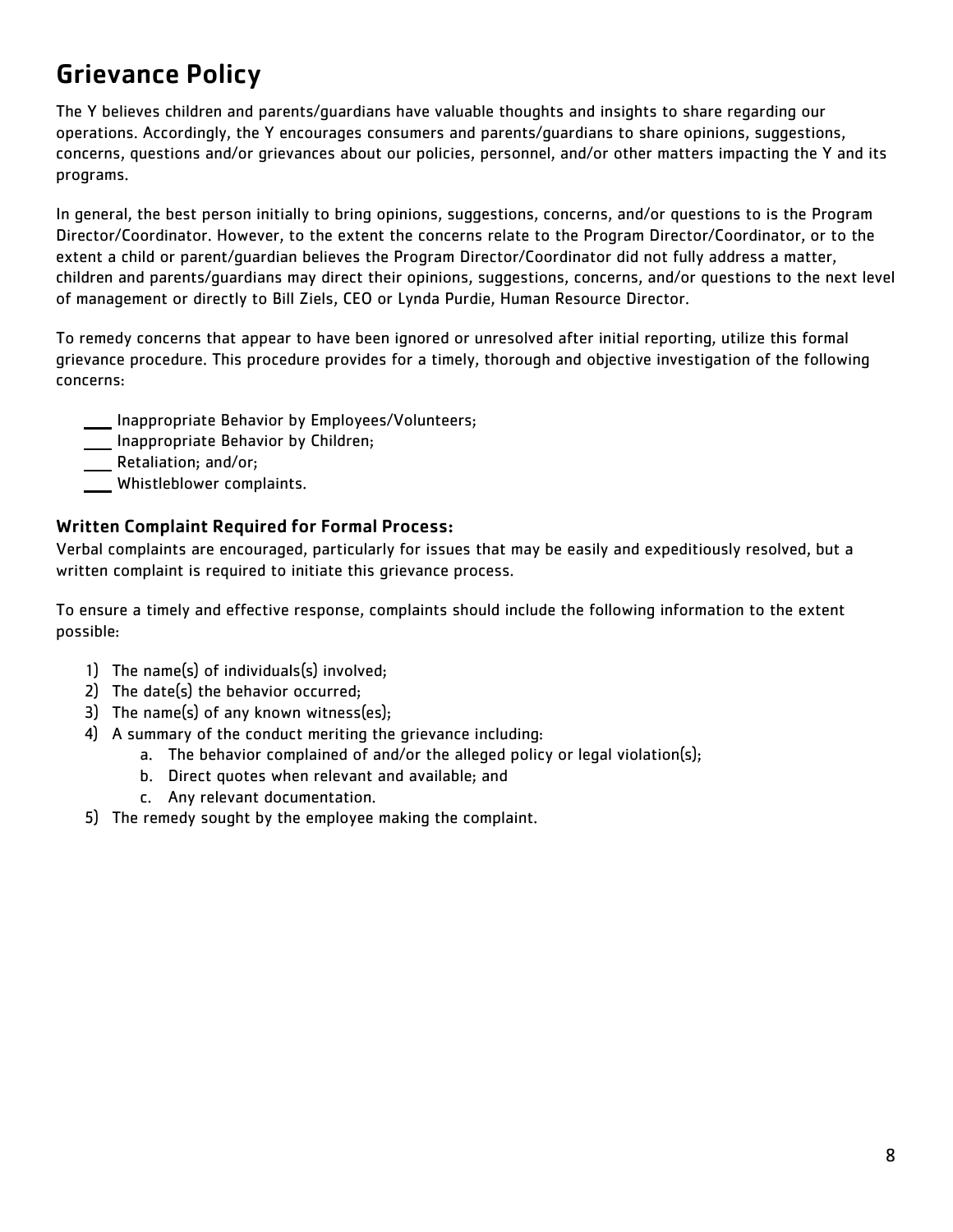#### Timeline:

Children or parents/guardians who themselves have a complaint or who are aware of behavior meriting a complaint, must provide the above described written complaint via email to the CEO- Bill Ziels: bziels@whatcomymca.org within 5-10 business days. The CEO, or Human Resource Director will meet with the child or parent/guardian to hear their concern and attempt to resolve the complaint within 10-15 days.

Following that meeting, the CEO or Human Resource Director will provide a brief written response to the child or parent/guardian who brought the complaint no later than 10-15 days that includes brief written findings on the issues raised and relief sought.

If the child or parent/guardian is not satisfied with the written response, the individual who brought the complaint may submit an appeal to Y's Youth Protection Board Committee no later than 10-15 days after final letter is received. The committee, will meet with the consumer or parent/guardian to hear their concern and attempt to resolve the complaint within 30 days.

Following that meeting, the committee will provide a written response to the child or parent/guardian who brought the complaint no later than 30 days that includes brief written findings on the issues raised and relief sought.

The Y's Youth Protection Board Committee is the final arbiter of grievance matters at this organization.

#### Investigation:

The CEO, Human Resource Director and/or Y's Youth Protection Board Committee will thoroughly investigate the issues raised in the grievance and will protect the privacy and confidentiality of all parties involved to the extent possible by law. All parties must cooperate with the investigation.

If the organization determines a violation of policy or law has occurred, the organization will take appropriate action, up to and including termination and notification of external authorities.

#### Retaliation:

This organization strictly prohibits retaliation against children and/or parents/guardians for reporting, filing, testifying, assisting or participating in any manner in any investigation, proceeding or hearing conducted by the organization or a federal or state law enforcement agency or court. Children and/or parents/guardians should report any suspected retaliation to the CEO, Human Resource Director and/or Y's Youth Protection Board Committee immediately after becoming aware of it. Any report of retaliatory conduct will be objectively, timely and thoroughly investigated. If a report of retaliation is found to be valid, the organization will take appropriate remedial action, up to and including discharging the individual(s) responsible. This organization will not retaliate against any child or parent/guardian for raising a complaint and will not knowingly permit retaliation by management or other employees.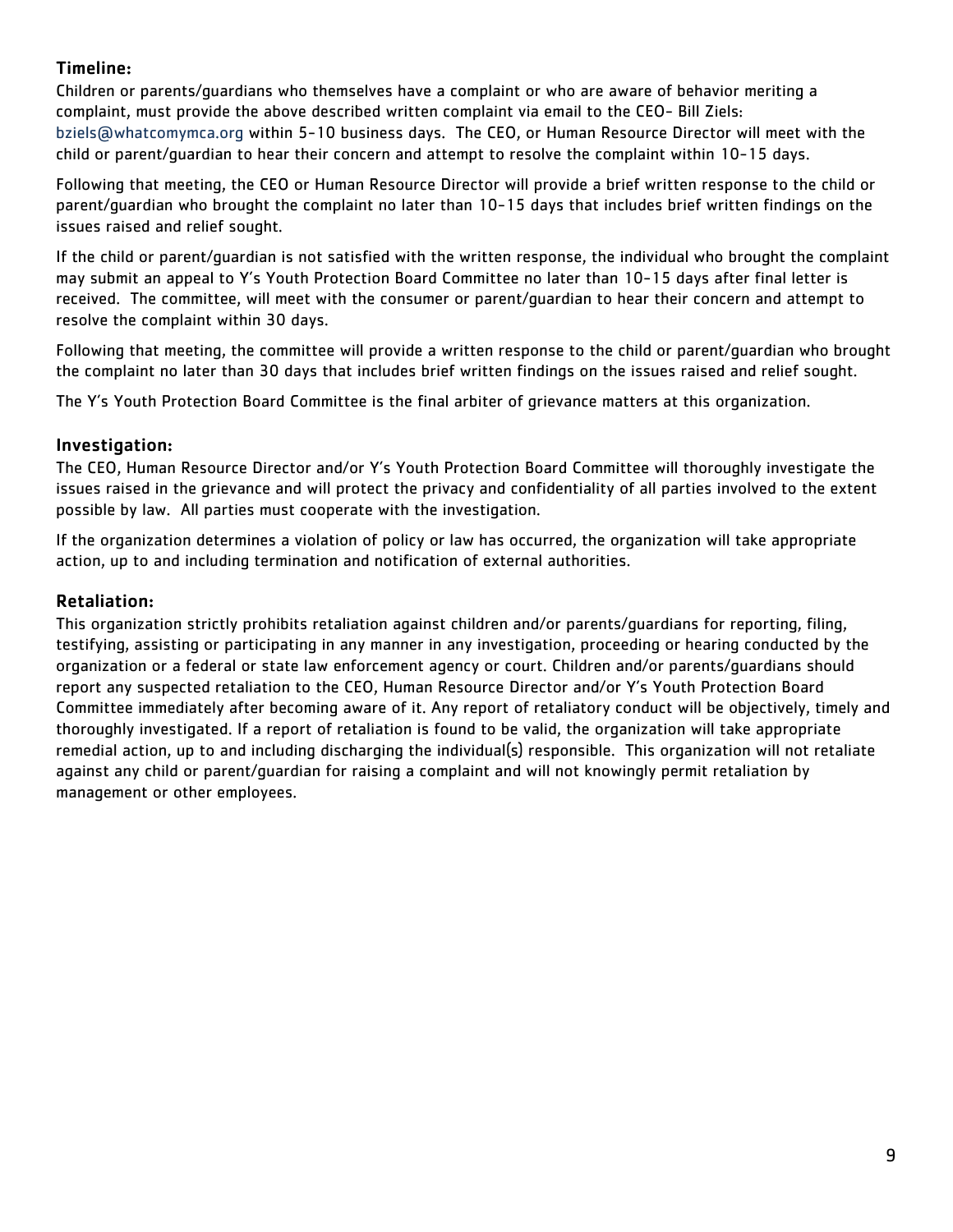## Behavior Guidance in Young Children

Young children are learning how to be in charge of their own behavior and emotions. This is a big learning experience for children, which requires staff and volunteers who respond to inappropriate behaviors with insight, sensitivity, consistency, and reflection. Most of our boundaries center around three basic principles: children may not hurt themselves, hurt others or destroy property. It is essential for children to understand why the behavior is inappropriate and how to modify it (once developmentally appropriate). Furthermore, it's imperative for children to understand that while they may have made a poor decision, it doesn't make them a "bad child".

#### Prevention Strategies:

Most behaviors can be prevented with some of these simple strategies listed below:

- Establishing clear, consistent, age-appropriate boundaries
- Considering the age, individual temperament and developmental level of each child.
- Arranging the program to help children understand behavior expectations
- Adults acting as positive roles models for positive behavior and conflict resolution
- Close observation and supervision of all children
- Specific, positive praise when children are making good choices
- Redirecting children to another activity when having a difficult time working within program boundaries.
- Establishing a consistent routine and transitions so children can know what to expect

#### Responding to Negative Behaviors:

If a child is not responding to verbal warnings and is still displaying negative behaviors, we often use one of the strategies below:

- Having a short discussion with the child, privately, getting down on their level and using a calm voice
- Helping children verbalize their feelings and frustrations to the staff and/or peers.
- Practicing and role-playing common behavior scenarios
- Working with 1-3 children at a time on solving a problem by asking quiding questions
- Using logical consequences to teach children that each action they display has a reaction
- Loss of privileges, usually closely related to the inappropriate behavior
- Taking space away in a quiet area to calm down (not a time out)

#### Prohibited:

The behaviors listed below are prohibited in our program and may not be used under any circumstance:

- Withholding of food, or bathroom privileges as a behavior management tool.
- Corporal/physical punishment of any kind
- Shaming, humiliation, or "making an example" out of any child
- **Sarcasm**
- Abusive or profane language

#### Behavior Contracts and Communication with Families:

We believe that parents are our partners in their child's experience and we want to inform them when their child is having trouble making good choices. Communication with families is critical in building rapport. This can be done using daily reports and/or letters and phone calls home. If a child continues to struggle with a behavior or the behavior is extremely unsafe, we often will set up a conference with the parent(s) and discuss options for the future. Options for ongoing behavior challenges may include behavior plans, reward charts to earn special privileges, and sometimes in extreme situations removal from the program.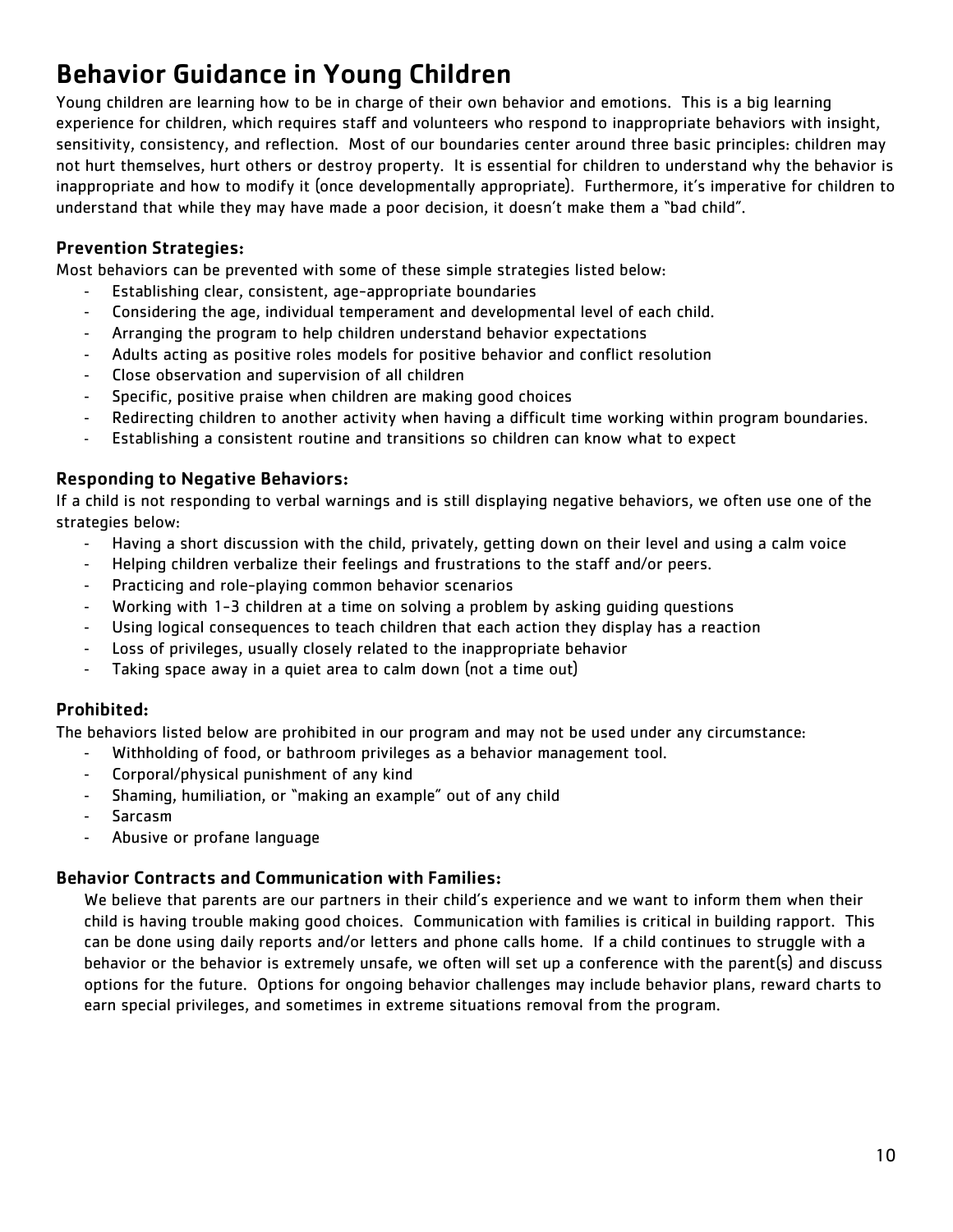## Photographs

The Y may take photographs for promotional use. If you do not wish for your child to be photographed for either of these purposes, please let the Program Director know in writing.

Since there are children who shouldn't have their photo taken, we do ask that parents/guardians refrain from taking photos or videos of their children at events that would include other children in the photo.

## Difficult Family Times

Sometimes families go through painful times. It is important to have clear guidelines about how these difficulties will be handled in the program. Hopefully, this will allow us all to be effective in our respective roles in caring for children and families.

- 1. The program is a neutral place. Staff, parents, and children need to know they are in a safe and nonjudgmental space.
- 2. All parental rights will be recognized by the program unless a No-Contact Order is produced.
- 3. Parents are always welcome to spend time with their children at the program. However, this is not an appropriate place for "visitation" by a non-custodial parent.
- 4. Indication that a parent is under the influence of alcohol or other drugs will result in a staff asking that another, capable adult be called to pick up the child.
- 5. Adults who raise their voices or act in a way that is frightening or threatening to a staff, volunteer or child will be asked to remove themselves from the program.

Our primary priority is the safety and well-being of the children in our care. We also hope to be supportive of all parents and strive to create a space where the entire family can feel safe, encouraged, and engaged in the learning process.

## Health Policies

Children will not be admitted to programs when they are ill. You are the best judge of your child's health, and we trust that you will not bring a sick child to the program. However, if in the opinion of the program staff your child is sick, we will call you, or ask you to pick up your child. If we are unable to reach you, we will call the emergency contact person on your registration form. In addition, if your child was sent home due to illness, he/she cannot return to the program until he/she is free from symptoms for 24 hours.

Here are some general guidelines about when a child should be kept at home:

- $\triangleright$  If you have given your child Tylenol or Ibuprofen before coming to the center.
- $\triangleright$  If your child is irritable, continuously crying or requires more attention than we are able to provide.
- $\triangleright$  If your child had runny diarrhea or vomited at home or on the way to the program. Please note: A child will be sent home if he/she vomits while at the program.

We know that it is disappointing for your child to miss a day of programming. However, bringing a sick child to the program assures that other children will become sick, as well as program staff. Keeping sick children home is a win-win situation for all involved.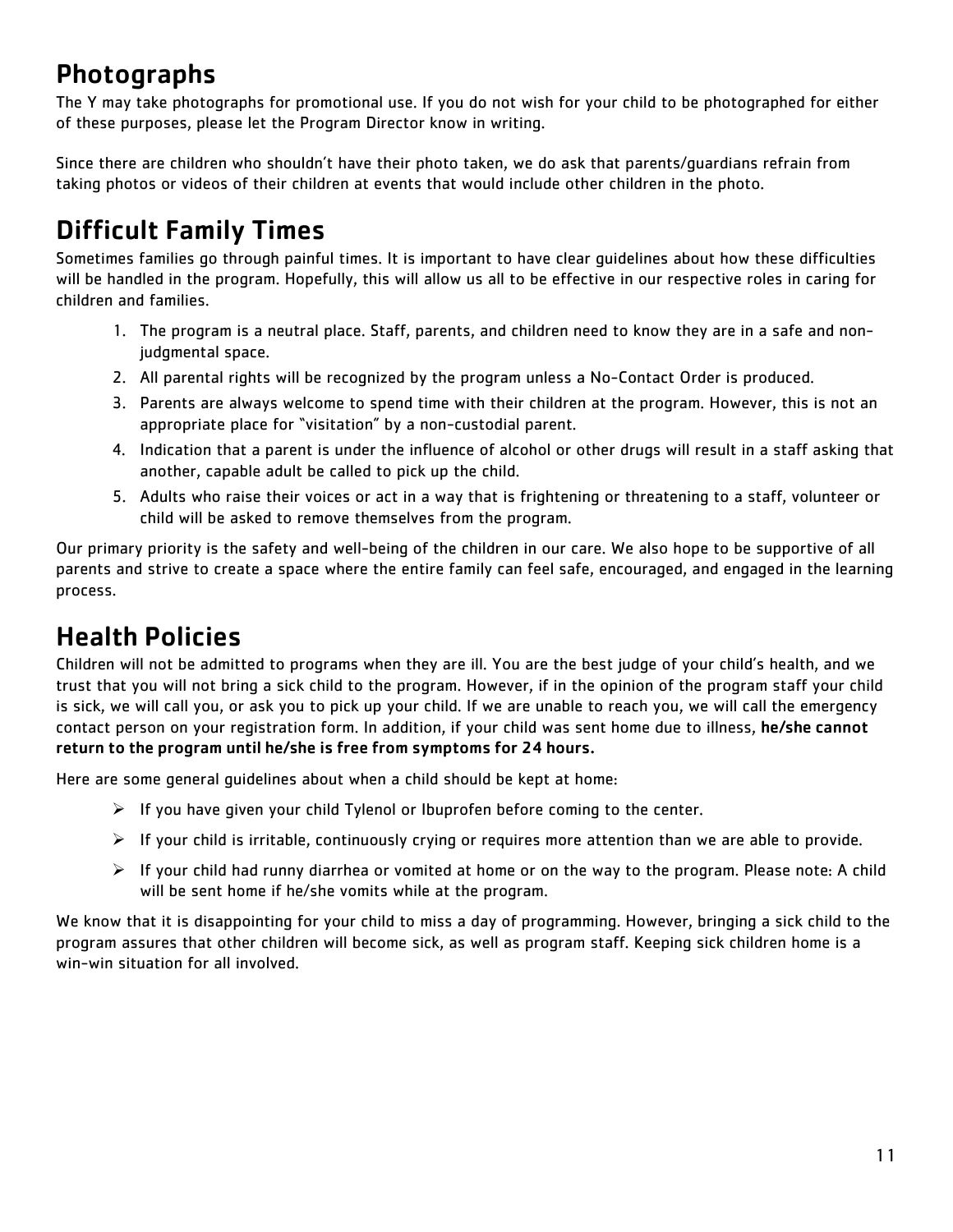## Injuries

If your child is injured while in our care, staff will do the following:

- 1. Minor injuries: Apply first aid and complete an "Ouch Report".
- 2. More serious injuries: Apply first aid as necessary, attempt to reach the parent/guardian or others listed on the Emergency Information Form to discuss further action taken. Complete an accident report.
- 3. If we cannot reach the parent/guardian, or other designated people, and the staff feels the situation warrants it, 911 will be called.

#### Concussion in Youth Sports: A Fact Sheet for Parents

#### What is a Concussion?

A concussion is a brain injury. Concussions are caused by a bump or blow to the head. Even a "ding/' "getting your bell rung," or what seems to be a mild bump or blow to the head can be serious. You can't see a concussion. Signs and symptoms of concussion can show up right after the injury or may not appear or be noticed until days or weeks after the injury. If your child reports any symptoms of concussion, or if you notice the symptoms yourself, seek medical attention right away.

#### Signs and Symptoms of a Concussion:

#### Signs Observed by Parents or Guardians:

If your child has experienced a bump or blow to the head during a game or practice, look for any of the following signs and symptoms of a concussion:

| Appears dazed or stunned                 | Loses consciousness (even briefly)       |
|------------------------------------------|------------------------------------------|
| Is confused about assignment or position | Shows behavior or personality changes    |
| Forgets an instruction                   | Can't recall events prior to hit or fall |
| Is unsure of game, score, or opponent    | Can't recall events after hit or fall    |
| Moves clumsily                           |                                          |
| Answers questions slowly                 |                                          |

#### Symptoms Reported by Athlete:

| Headache or "pressure" in head | Sensitivity to noise                     |
|--------------------------------|------------------------------------------|
| Nausea or vomiting             | Feeling sluggish, hazy, foggy, or groggy |
| Balance problems or dizziness  | Concentration or memory problems         |
| Double or blurry vision        | Confusion                                |
| Sensitivity to light           | Does not "feel right"                    |

#### Help Your Child Prevent a Concussion:

Every sport is different, but there are steps your children can take to protect themselves from concussion. Ensure that they follow their coach's rules for safety and the rules of the sport.

Encourage them to practice good sportsmanship at all times.

 Make sure they wear the right protective equipment for their activity (such as helmets, padding, shin guards, and eye and mouth guards). Protective equipment should fit properly, be well maintained, and be worn consistently and correctly.

Learn the signs and symptoms of a concussion.